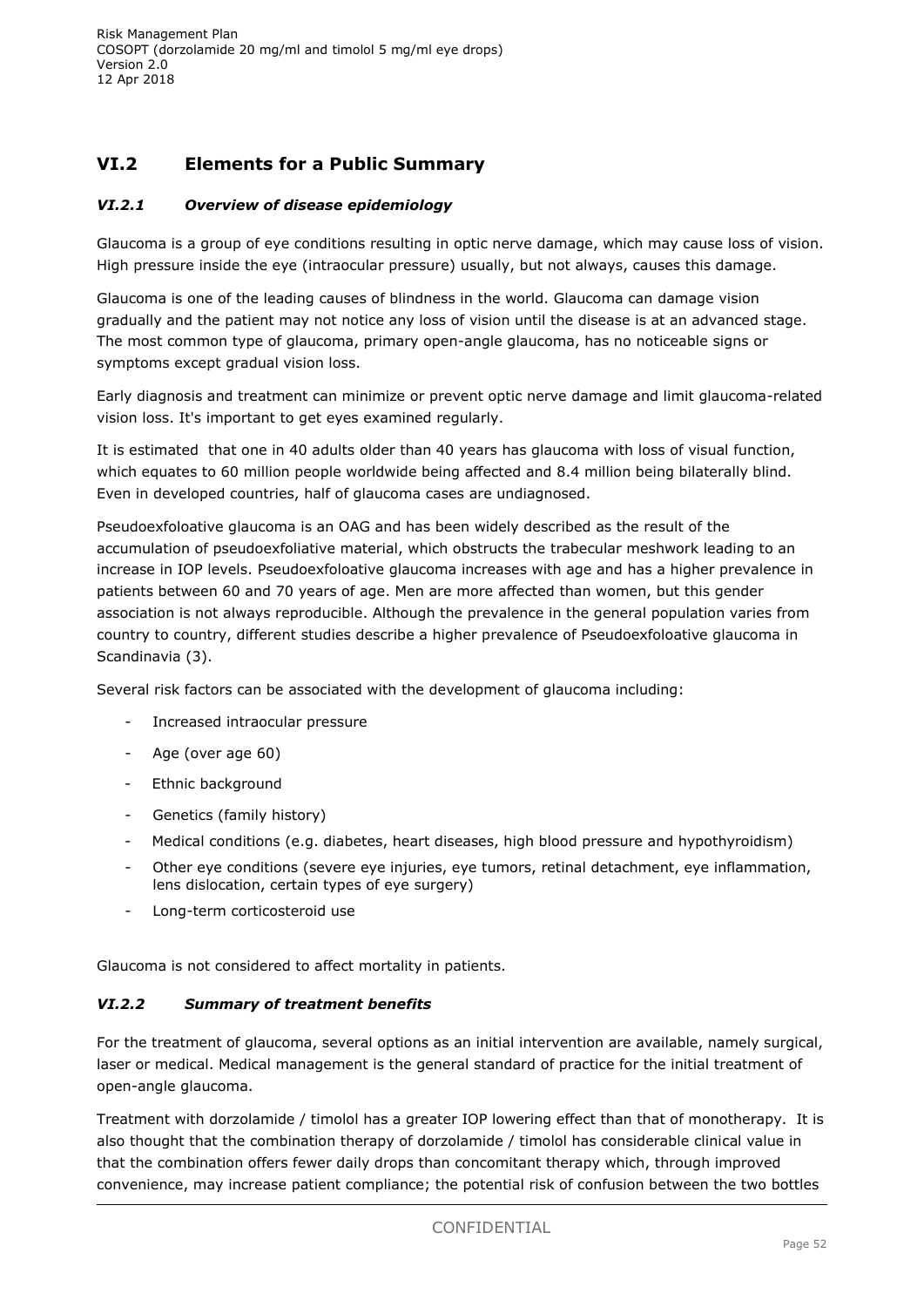is overcome, which may also improve patient compliance; and the risk of elimination of the first drop from the cul de sac by the instillation of the second drop is completely avoided, since both agents are instilled uniformly in a pre-mixed solution.

# *VI.2.3 Unknowns relating to treatment benefits*

Significant safety and efficacy differences among different races were not detected in any of the clinical trials.

Dorzolamide / timolol is not recommended for use in paediatric patients due to a lack of data on safety and efficacy. Dorzolamide / timolol can be and has been used for the treatment of increased IOP or glaucoma in children (congenital glaucoma). However, the first line treatment of congenital glaucoma is surgery. In some cases when surgery can't be performed immediately, eye drops might be prescribed for periodical use.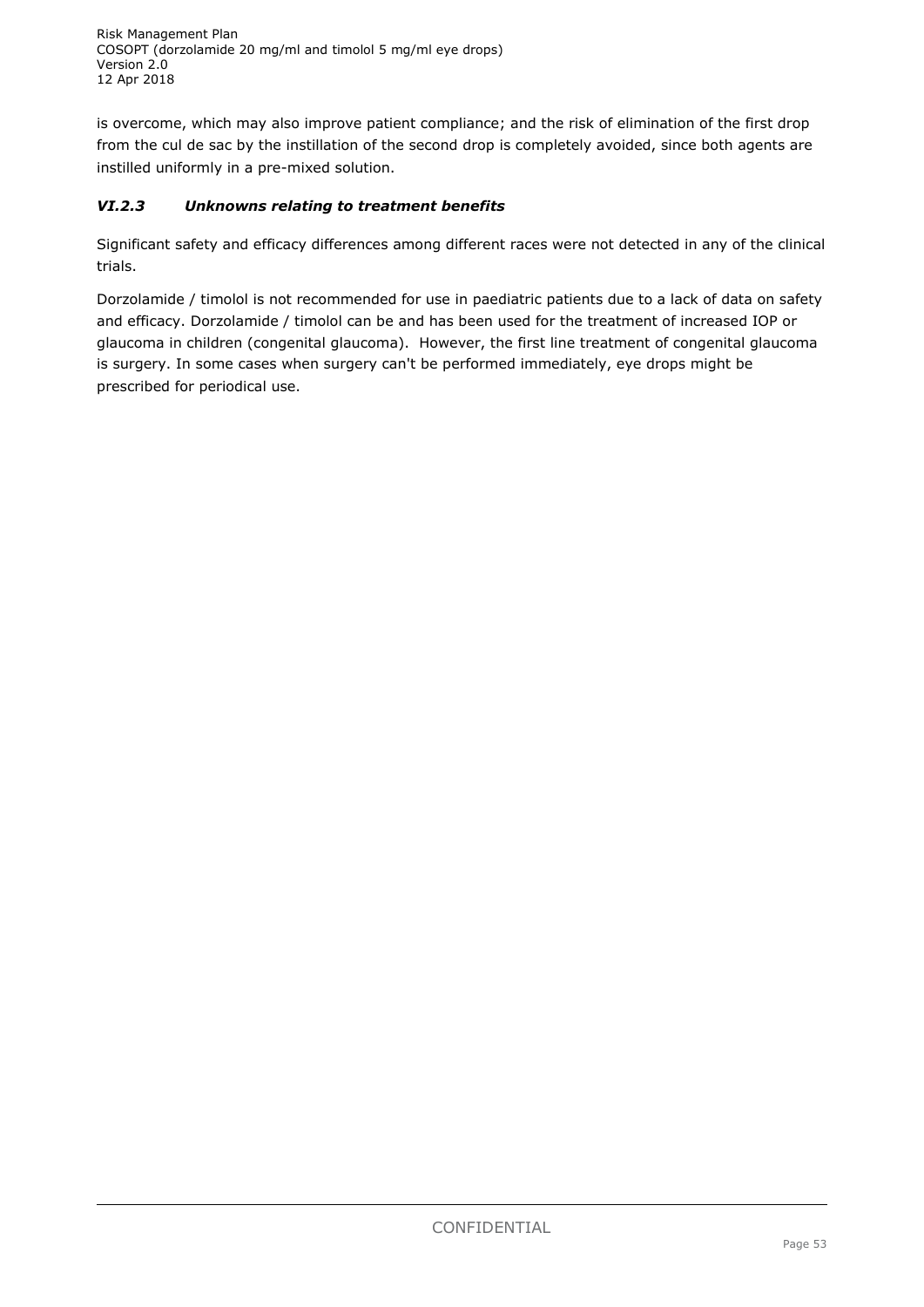# *VI.2.4 Summary of safety concerns*

### **Important identified risks**

| <b>Risk</b>                                                                                                                    | What is known                                                                                                                                                                                                                                                                                                                                                                                                                                                                                                                                                 | Preventability                                           |
|--------------------------------------------------------------------------------------------------------------------------------|---------------------------------------------------------------------------------------------------------------------------------------------------------------------------------------------------------------------------------------------------------------------------------------------------------------------------------------------------------------------------------------------------------------------------------------------------------------------------------------------------------------------------------------------------------------|----------------------------------------------------------|
| Respiratory problem such as<br>bronchial asthma / a history of<br>bronchial asthma or severe<br>chronic obstructive bronchitis | Bronchospasm occurred<br>predominantly in patients with<br>pre-existing bronchospastic<br>disease. Serious respiratory<br>ADRs are possible and in rare<br>cases life-threatening.<br>Concomitant beta-blockers or<br>other antiadrenergic drugs could<br>potentiate the effects of timolol.<br>The overall risk is expected be<br>lower with topical beta-blockers<br>compared with systemic beta-<br>blockers.                                                                                                                                              | Beta-blockers should not be<br>used in these conditions. |
| Coronary heart disease,<br>disturbances of heart rate, heart<br>failure                                                        | Beta-blockers can worsen these<br>conditions. Serious cardiac ADRs<br>are possible and in rare cases<br>life-threatening. Pre-existing<br>disease, other beta-blockers or<br>antiadrenergic drugs increases<br>the risk. The overall risk is<br>expected be lower with topical<br>beta-blockers compared with<br>systemic beta-blockers.                                                                                                                                                                                                                      | Beta-blockers should not be<br>used in these conditions. |
| Poor blood circulation disease                                                                                                 | Beta-blockers can worsen the<br>symptoms of some circulatory<br>disorders like claudication,<br>Raynaud's phenomenon or cold<br>hands and feet. However, most<br>adverse events are mild and<br>self-limited. Pre-existing<br>disease, concomitant use of<br>other beta-blockers or<br>antiadrenergic drugs may<br>increase the risk. The overall<br>risk is expected be lower with<br>topical beta-blockers compared<br>with systemic beta-blockers. The<br>risk is labelled (in product<br>information), and the potential<br>impact is expected to be low. |                                                          |
| Severe hypersensitivity<br>reactions                                                                                           | Known hypersensitivity to any<br>ingredient or excipient.                                                                                                                                                                                                                                                                                                                                                                                                                                                                                                     |                                                          |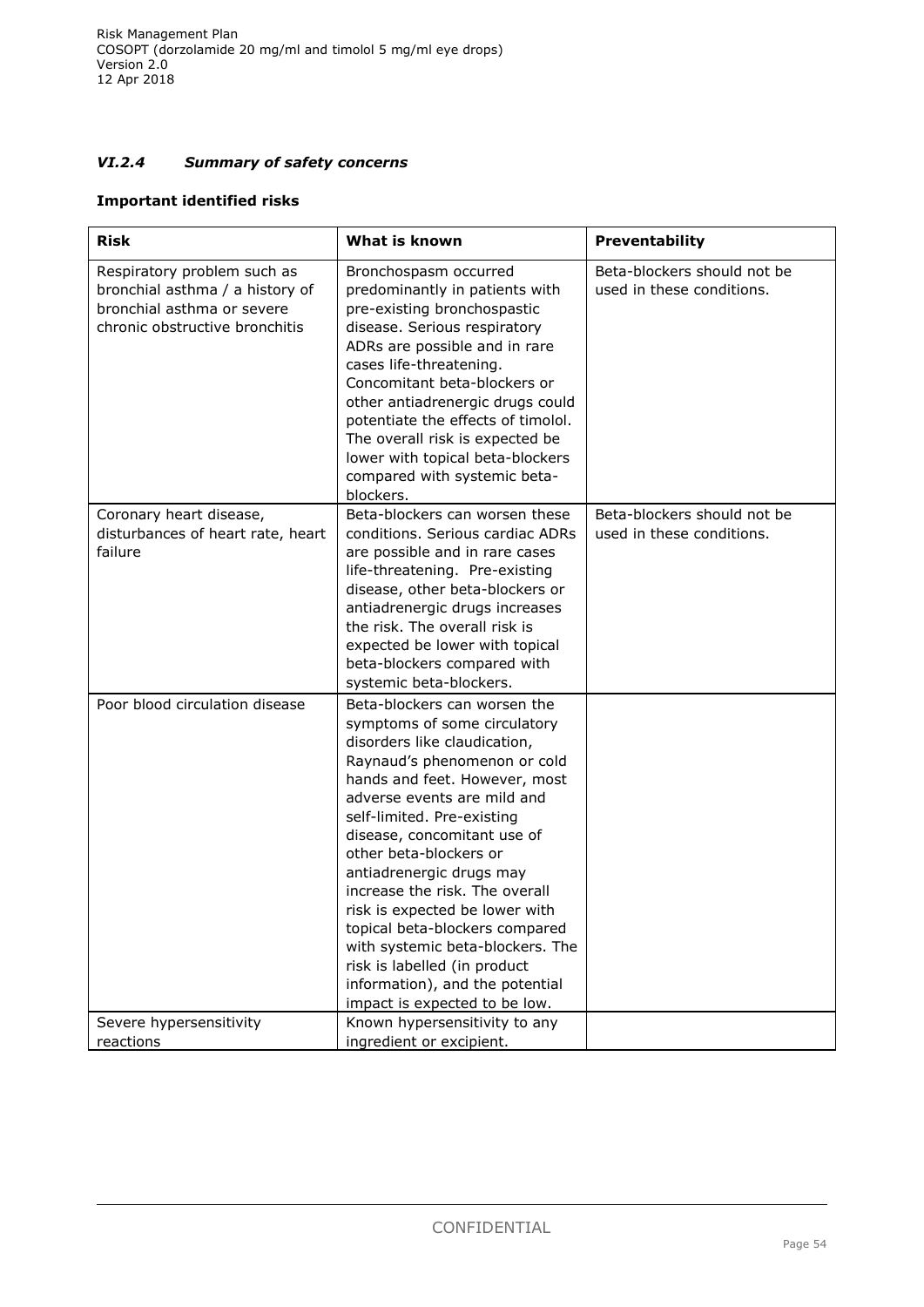## **Important potential risks**

| <b>Risk</b>                                                                                     | What is known (Including reason why it is considered a<br>potential risk)                                                                                                                                                                                                                                           |  |
|-------------------------------------------------------------------------------------------------|---------------------------------------------------------------------------------------------------------------------------------------------------------------------------------------------------------------------------------------------------------------------------------------------------------------------|--|
| Masking of symptoms of low<br>blood sugar in patients with<br>diabetes mellitus                 | Beta-blockers should be administered with caution in patients<br>subject to low blood sugar or to patients with labile diabetes, as<br>beta-blockers may mask the signs and symptoms of low blood<br>sugar. The risk is labelled (in product information), and the<br>potential impact is expected to be low.       |  |
| Concomitant Use with Other Oral<br>or Topical Carbonic Anhydrase<br>Inhibitors or Beta-blockers | The effect on intra-ocular pressure or the known effects of other<br>oral or topical carbonic anhydrase inhibitors or beta-blockers may<br>be potentiated when cosopt is given to the patients already<br>receiving a systemic carbonic anhydrase inhibitors or beta-blockers.                                      |  |
| Choroidal Detachment                                                                            | Choroidal detachment has been reported with administration of<br>aqueous suppressant therapy (e.g. timolol, acetazolamide) after<br>filtration procedures. The mechanism is speculated to<br>supersensitivity to previously received topical IOP-lowering drugs<br>after filtration surgery, resulting in hypotony. |  |
| Corneal edema                                                                                   | Corneal oedema and irreversible corneal decompensation have<br>been reported in patients with pre-existing chronic corneal defects<br>and/or a history of intraocular surgery while using dorzolamide.<br>There is an increased potential for developing corneal oedema                                             |  |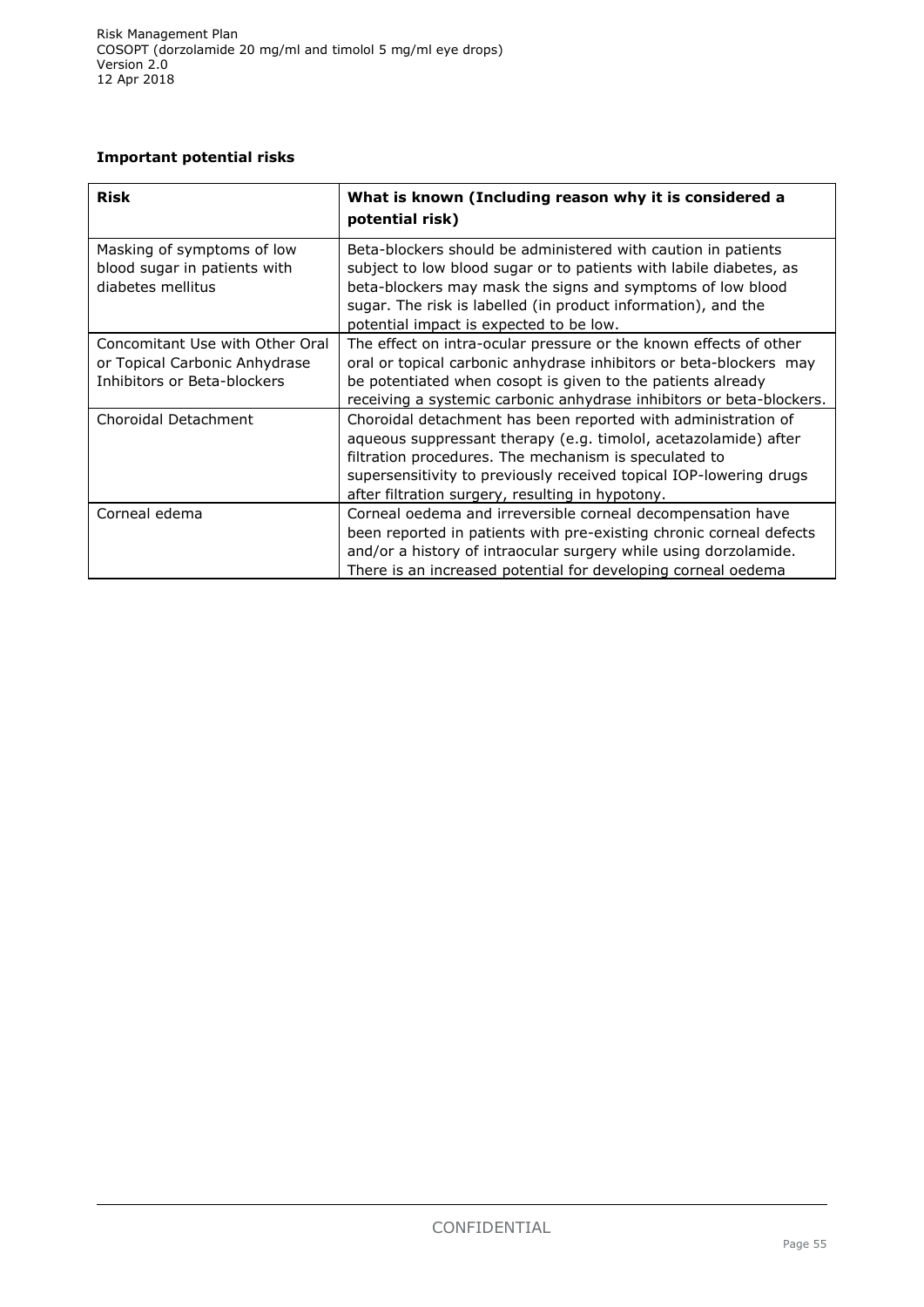## **Important missing information**

| <b>Risk</b>                                                                                                                                    | What is known                                                                                                                                                                                                           |
|------------------------------------------------------------------------------------------------------------------------------------------------|-------------------------------------------------------------------------------------------------------------------------------------------------------------------------------------------------------------------------|
| Limited information on use of<br>the dorzolamide-timolol<br>combination or either drug alone<br>in patients with kidney or liver<br>impairment | It is unlikely that kidney or liver impairment will lead to problems.<br>However, patient with severe kidney failure should be treated with<br>extreme caution.                                                         |
| Use in pregnancy or in breast-<br>feeding women                                                                                                | In animal studies tafluprost has been shown to cause<br>Embryotoxicity. Timolol is excreted in breast milk. Therefore, the<br>tafluprost-timolol combination should not be used in pregnant or<br>breast-feeding women. |
| Use in children younger than 2<br>years of age                                                                                                 | Children younger than 2 years of age have not been studied in<br>clinical trials. Therefore, the dorzolamide-timolol combination is not<br>recommended for use in children younger than 2 years of age.                 |

### *VI.2.5 Summary of additional risk minimisation measures by safety concern*

All medicines have a SmPC, which provides physicians, pharmacists and other health care professionals with details on how to use the medicine, the risks and recommendations for minimising them. An abbreviated version of this in lay language is provided in the form of the package leaflet (PL). The measures in these documents are known as routine risk minimisation measures.

The SmPC and the PL for COSOPT can be found in the Competent Authority web-page.

This medicine has no additional risk minimisation measures.

### *VI.2.6 Planned post authorisation development plan*

Santen is not planning to perform post authorisation studies at the moment.

### *VI.2.7 Summary of changes to the Risk Management Plan over time*

Major changes to the Risk Management Plan

| <b>Version</b> | <b>Date</b>                                                                                    | <b>Safety Concerns</b>                                                                                                                                                                                                                                       | Comment |
|----------------|------------------------------------------------------------------------------------------------|--------------------------------------------------------------------------------------------------------------------------------------------------------------------------------------------------------------------------------------------------------------|---------|
| 1.0            | At time of<br>Marketing<br>Authorization<br>application for<br>Cosopt PFMD<br>on<br>20/03/2017 | <b>Identified Risks</b><br>• Reactive airway disease, bronchial asthma, or<br>severe COPD<br>• Sinus bradycardia, sino-atrial block, second- or<br>third-degree atrioventricular block, overt cardiac<br>failure, or cardiogenic shock<br>• Hypersensitivity |         |
|                |                                                                                                | <b>Potential Risks</b><br>• Vascular disorders<br>• Masking of hypoglycemic symptoms in patients<br>with diabetes mellitus<br>• Masking of thyrotoxicosis<br>• Surgical anesthesia                                                                           |         |